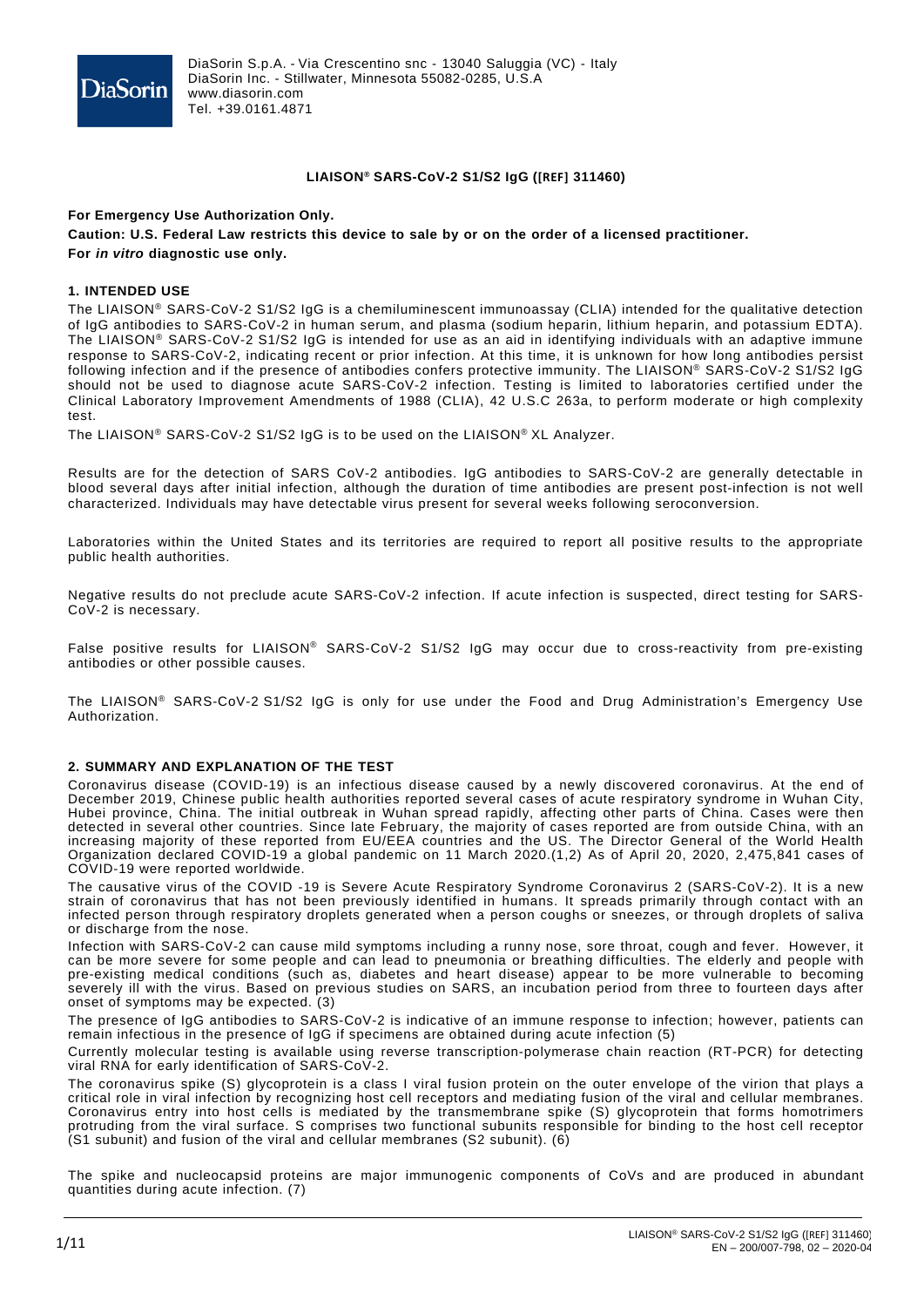# **3. PRINCIPLE OF THE PROCEDURE**

The method for qualitative determination of IgG anti-S1 and IgG anti-S2 specific antibodies to SARS-CoV-2 is an indirect chemiluminescence immunoassay (CLIA). The specific recombinant S1 and S2 antigens are used for coating magnetic particles (solid phase) and mouse monoclonal antibodies to human IgG are linked to an isoluminol derivative (isoluminolantibody conjugate). During the first incubation, the SARS-CoV-2 IgG antibodies present in calibrators, samples or controls bind to the solid phase through the recombinant S1 and S2 antigens. During the second incubation the antibody conjugate reacts with IgG to SARS-CoV-2 already bound to the solid phase. After each incubation, the unbound material is removed with a wash cycle. Subsequently, the starter reagents are added and a flash chemiluminescence reaction is thus induced. The light signal, and hence the amount of isoluminol-antibody conjugate, is measured by a photomultiplier as relative light units (RLU) and is indicative of the presence of IgG to SARS-CoV2 in calibrators, samples or controls.

# **4. MATERIALS PROVIDED**

# **Reagent Integral**

| Magnetic particles<br>(2.5 mL)          | [SORB]    | One (1) vial. Magnetic particles coated with biotinylated recombinant S1 and biotinylated<br>recombinant S2 antigens (obtained in mammalian cells), biotinylated BSA, streptavidin, BSA,<br>phosphate buffer, < 0.1% sodium azide. |
|-----------------------------------------|-----------|------------------------------------------------------------------------------------------------------------------------------------------------------------------------------------------------------------------------------------|
| Calibrator 1<br>$(1.2 \, \text{mL})$    | [CAL11]   | One (1) vial. Human serum/plasma containing low SARS-CoV-2 IgG levels, stabilized in TRIS<br>buffer, 0.2% Proclin <sup>®</sup> 300, preservatives, an inert yellow dye.                                                            |
| Calibrator 2<br>$(1.2 \, \text{mL})$    | [CAL]2]   | One (1) vial. Human serum/plasma containing high SARS-CoV-2 IgG levels, stabilized in TRIS<br>buffer, 0.2% Proclin® 300, preservatives.                                                                                            |
| Specimen Diluent<br>$(21 \; \text{mL})$ | [DIL SPE] | One (1) vial. BSA, phosphate buffer, detergent, EDTA, 0.2% ProClin <sup>®</sup> 300, sheep serum,<br>preservatives.                                                                                                                |
| Conjugate<br>(23 mL)                    | [CONJ]    | One (1) vial. Mouse monoclonal IgG to human IgG conjugated to an isoluminol derivative, BSA,<br>phosphate buffer, 0.2% ProClin <sup>®</sup> 300, preservatives, an inert blue dye.                                                 |
| Number of tests                         |           | 100                                                                                                                                                                                                                                |

All reagents are supplied ready to use. The order of reagents reflects the layout of containers in the Reagent Integral.

ProClin® is a trademark of the Dow Chemical Company (Dow) or an affiliated company of Dow.

# **Materials required but not provided**

LIAISON® XL Cuvettes ([REF] X0016) LIAISON® XL Disposable Tips ([REF] X0015) or LIAISON® Disposable Tips ([REF] X0055) LIAISON® XL Starter Kit ([REF] 319200) or LIAISON® EASY Starter Kit ([REF] 319300) LIAISON® Wash/System Liquid ([REF] 319100) LIAISON® XL Waste Bags ([REF] X0025)

Additional required materials: LIAISON® Control SARS-CoV-2 S1/S2 IgG ([REF] 311461)

# **5. WARNINGS AND PRECAUTIONS**

- For use under an Emergency Use Authorization Only.
- For *in vitro* diagnostic use.
- For professional use only.
- Observe the normal precautions required for handling all laboratory reagents.
- Do not eat, drink, smoke or apply cosmetics during the assay.
- Do not pipette by mouth.
- Strict adherence to the LIAISON® SARS-CoV-2 S1/S2 IgG assay instructions is necessary to obtain accurate results.
- Avoid direct contact with potentially infectious substances by wearing appropriate personal protective equipment such as laboratory coats, goggles, and disposable gloves. Wash hands thoroughly after removal of gloves.
- Avoid splashing or aerosolization of samples or reagents. All drops and spills must be wiped up with an appropriate disinfectant such as a sodium hypochlorite solution with 0.5% active chlorine, and all soiled materials must be disposed of as infected waste.
- All human serum and plasma units used to produce the components provided in this kit have been tested for the presence of HBsAg, anti-HCV, anti-HIV-1, anti-HIV-2, and found to be non-reactive. However, no test method can offer absolute assurance that pathogens are absent; all specimens of human origin should be considered potentially infectious and handled with care.
- Visually inspect the integral vials for leaking at the membrane seals or elsewhere. If the vials are found to be leaking, discard them and the local customer service should be notified immediately.
- All waste associated with biological samples, biological reagents and disposable materials used for the assay must be considered potentially infectious and therefore should be disposed of in accordance with the national, state or local regulations and guidelines of the agencies holding jurisdiction over the laboratory.
- The LIAISON® XL Analyzer should be cleaned and decontaminated on a routine basis. See the LIAISON® XL Analyzer Operator's Manual for the cleaning and decontamination procedures.
- Any materials for reuse must be appropriately sterilized in compliance with the local laws and guidelines. Check the effectiveness of the sterilization/decontamination cycle.
- Previously frozen test samples, once thawed, must be thoroughly mixed prior to testing.
- Do not pool the contents of different vials of the same reagent (even if the reagents are from the same lot).
- Do not use kits or components beyond the expiration date indicated on the label.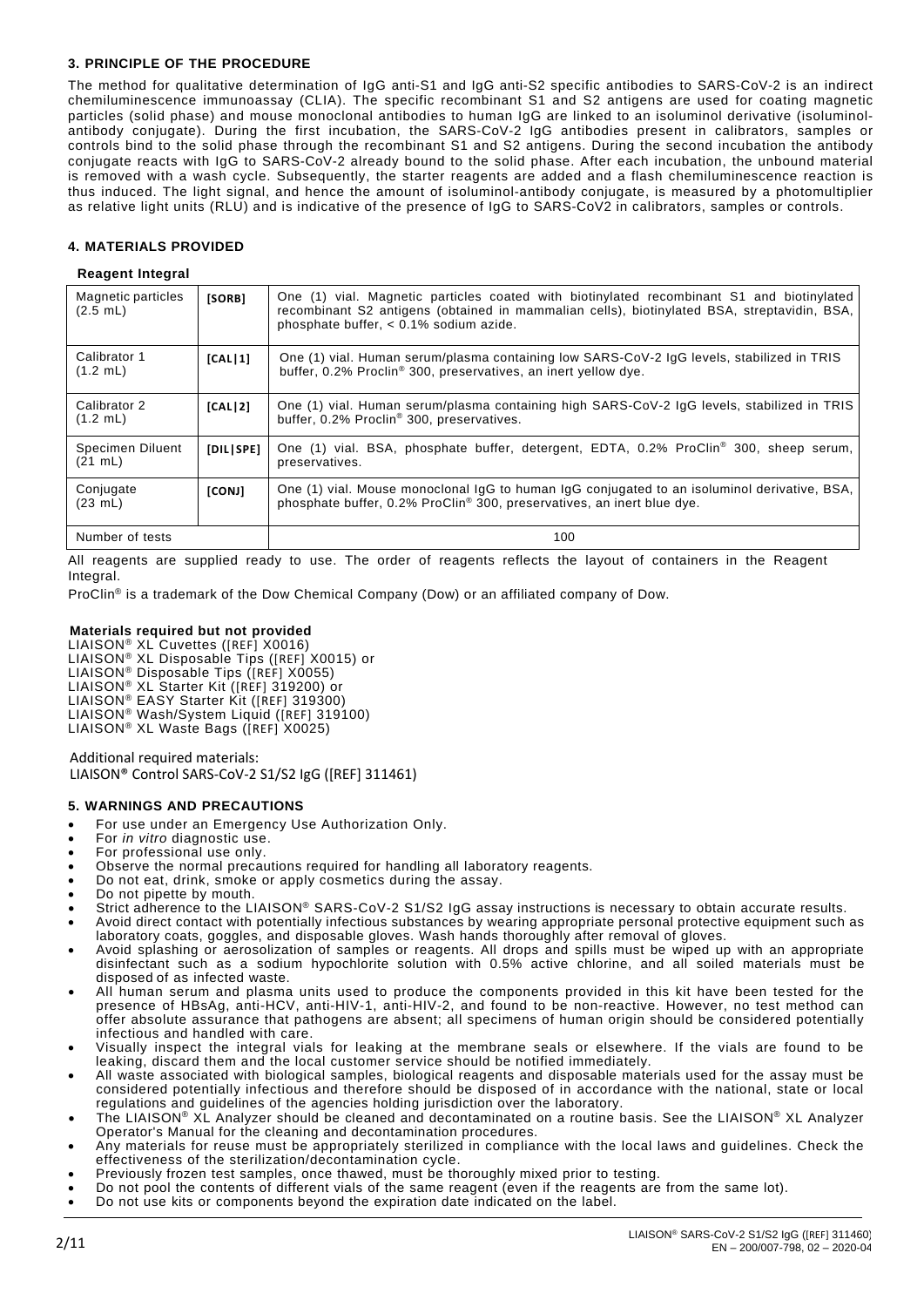### **Chemical Hazard and Safety Information**

Reagents in this kit are classified in accordance with the US OSHA Hazard Communication Standard; individual US State Right-to-Know laws; Canadian Centre for Occupational Health and Safety Controlled Products Regulations; and European Union EC Regulation 1272/2008 (CLP) (for additional information see Safety Data Sheet available on www.diasorin.com).

Pursuant to EC Regulation 1272/2008 (CLP), hazardous reagents are classified and labeled as follows:

| <b>REAGENTS:</b>                                                                                          | [CAL 1], [CAL 2], [DIL SPE], [CONJ]                                                                                                                                                             |  |  |  |
|-----------------------------------------------------------------------------------------------------------|-------------------------------------------------------------------------------------------------------------------------------------------------------------------------------------------------|--|--|--|
| <b>CLASSIFICATION:</b>                                                                                    | Skin sens, 1 H317                                                                                                                                                                               |  |  |  |
| <b>SIGNAL WORD:</b>                                                                                       | Warning                                                                                                                                                                                         |  |  |  |
| <b>SYMBOLS/</b><br><b>PICTOGRAMS:</b>                                                                     | <b>GHS07 Exclamation mark</b>                                                                                                                                                                   |  |  |  |
|                                                                                                           |                                                                                                                                                                                                 |  |  |  |
| <b>HAZARD STATEMENTS:</b>                                                                                 | H317 May cause an allergic skin reaction.                                                                                                                                                       |  |  |  |
| <b>PRECAUTIONARY</b><br><b>STATEMENTS:</b>                                                                | P261 Avoid breathing dust/fume/gas/mist/vaporous/spray.<br>P280 Wear protective gloves/protective clothing/eye protection/<br>face protection.<br>P363 Wash contaminated clothing before reuse. |  |  |  |
| <b>CONTAINS:</b><br>(only substances prescribed<br>pursuant to Article 18 of<br>EC Regulation 1272/2008). | reaction mass of:<br>5-chloro-2-methyl-4-isothiazolin-3-one<br>[EC no. 247-500-7] and 2-methyl-2H -isothiazol-3-one<br>[EC no. 220-239-6] (3:1) (ProClin® 300).                                 |  |  |  |

### **Reagent containing sodium azide (Magnetic Particles [SORB])**

Sodium azide may react with lead or copper plumbing to form highly explosive metal azides. Immediately after disposal, flush with a large volume of water to prevent azide build-up. For further information, refer to "Decontamination of Laboratory Sink Drains to Remove Azide Salts", in the Manual Guide-Safety Management No. CDC-22 issued by the Centers for Disease Control and Preventions, Atlanta, GA, 1976.

Pursuant to EC Regulation 1272/2008 (CLP), [SORB] is labeled as EUH210, safety data sheets available on request. For additional information, see Safety Data Sheets available on [www.diasorin.com.](http://www.diasorin.com/)

# **6. REAGENT PREPARATION**

### **REAGENT INTEGRAL**

Please note the following important reagent handling precautions.

### **Resuspension of magnetic particles**

Magnetic particles must be completely resuspended before the Reagent Integral is placed on the LIAISON® XL

- Analyzer. Follow the steps below to ensure complete resuspension:
- Before the seal is removed, rotate the small wheel at the magnetic particle vial compartment until the colour of the suspension has changed to brown.
- Gentle and careful side-to-side mixing may assist in the resuspension of the magnetic particles (avoid foam formation).
- Visually check the bottom of the magnetic particle vial to confirm that all settled magnetic particles have been resuspended.
- Carefully wipe the surface of each septum to remove residual liquid.
- Repeat all steps as necessary until the magnetic particles are completely resuspended.

### **Foaming of Reagents**

In order to ensure optimal performance of the Reagent Integral, foaming of all reagents should be avoided. Follow the steps below to prevent foaming of reagents:

- Visually inspect the reagents, calibrators in particular (located in position two and three following the magnetic particle vial), to ensure there is no foaming present before using the Reagent Integral.
- If foam is present after resuspension of the magnetic particles, place the integral on the LIAISON® XL Analyzer and allow the foam to dissipate.
- The Reagent Integral is ready for use once the foam of all reagents has dissipated and the integral is positioned onboard the LIAISON® XL Analyzer and mixing.

### **Loading of Reagent Integral into the Reagent Area**

- The LIAISON® XL Analyzer is equipped with a built-in solid-state magnetic device which aids in complete resuspension of microparticles prior to placement of the Reagent Integral into the reagent area of the instrument. Refer to the LIAISON® XL Analyzer operator's manual for details.
	- a. Insert the Reagent Integral into the dedicated slot.
	- b. Allow the Reagent Integral to remain in the solid-state magnetic device for at least 30 seconds (up to several minutes). Repeat as necessary.
- Place the Reagent Integral into the reagent area of the LIAISON® XL Analyzer with the label facing left and let it stand for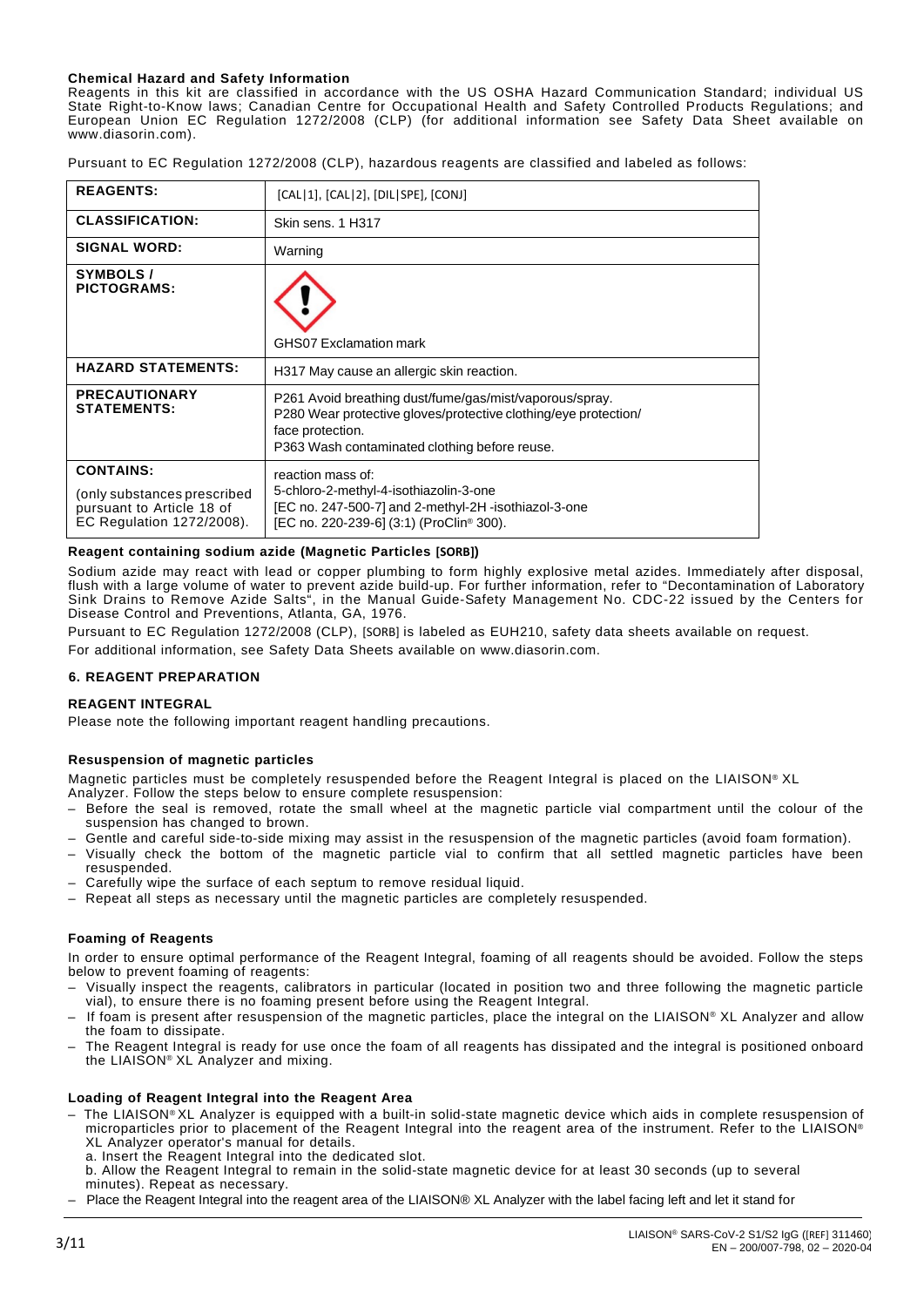- 15 minutes before using. The analyzer automatically stirs and completely resuspends the magnetic particles.
- Follow the analyzer operator's manual to load the specimens and start the run.

# **CONTROLS**

Refer to the LIAISON® SARS-CoV-2 S1/S2 IgG Control Set Instructions for Use section for proper preparation and handling instructions.

### **7. REAGENT INTEGRAL STORAGE AND STABILITY**

Upon receipt, the Reagent Integral must be stored in an upright position to facilitate resuspension of the Magnetic Particles. Refer to Reagent Integral Preparation (Section 6) for resuspension instructions.

- Sealed: Stable at 2-8°C until the expiry date.
- **Opened on board or at 2-8°C**: stability up to one week.
- Use storage rack provided with the LIAISON® XL analyzer for upright storage of Reagent Integral.
- Do not freeze.
- Keep upright for storage to facilitate later proper resuspension of magnetic particles.
- Keep away from direct light.

### **8. SPECIMEN COLLECTION AND PREPARATION**

Either human serum or plasma may be used. The anticoagulants sodium heparin and lithium heparin and potassium EDTA have been tested and may be used with this assay. The correct specimen type must be used in the assay.

Follow tube manufacturers' instructions carefully when using collection containers. Blood should be collected aseptically by venipuncture and the serum or plasma separated from clot, red cells or gel separator, after centrifugation.

Centrifugation conditions range from 1,000 to 3,000 g for 10 minutes. Conditions may vary depending on tube manufacturer's recommendations. Use of alternate centrifugation conditions should be evaluated and validated by the laboratory.

Before shipping specimens, serum or plasma specimens should be removed from clot, red cells or gel separator. Specimens may be shipped in dry ice (frozen), in wet ice (for 2°-8°C) or at room temperature (20°-25°C), by following sample storage limitations described below.

**Uncontrolled transport conditions (in terms of temperature and time) can cause inaccurate analytical results**. During validation studies, specimen collection tubes commercially available at the time of testing were used. Therefore not all collection tubes from all manufacturers have been evaluated. Blood collection devices from various manufacturers may contain substances which could affect the test results in some cases (Bowen et al., Clinical Biochemistry, 43, 4-25, 2010).

Concerning storage limitations, if the assay is performed within seven days of sample collection, the samples removed from red cells, clot or gel separator may be kept at 2°-8°C; otherwise they should be aliquoted and stored deep-frozen (–20°C or below). Six serum samples with different reactivity were stored for four days at 2°-8°C and six serum samples underwent two freezethaw cycles. The results showed no significant differences; however multiple freeze thaw cycles should be avoided. If samples are stored frozen, mix thawed samples well before testing.

Samples removed from red cells, clot or gel separator having particulate matter, fibrin, turbidity, lipaemia, or erythrocyte debris, specimens that have been stored at room temperature (20°-25°C), or frozen and thawed, or samples requiring repeat testing, require clarification by further centrifugation (suggested 10,000 g for 10') before testing, to improve consistency of results. Specimens with a lipid layer on the top should be transferred in a secondary tube, taking care to transfer only the clarified material. Grossly haemolyzed or lipaemic samples as well as samples containing particulate matter or exhibiting obvious microbial contamination should not be tested. Check for and remove air bubbles before assaying.

It is the responsibility of the individual laboratory to use all available references and/or its own studies to determine specific stability criteria for its laboratory. (8)

The minimum volume required for a single determination is 170  $\mu$ L of specimen. (20  $\mu$ L specimen + 150  $\mu$ L dead volume).

### **9. CALIBRATION**

Test of assay specific calibrators allows the detected relative light unit (RLU) values to adjust the assigned master curve. Each calibration solution allows four calibrations to be performed.

Recalibration in triplicate is mandatory whenever at least one of the following conditions occurs:

- A new lot of Starter Kit is used.
- The previous calibration was performed more than one week before.
- Each time a new lot of integral is used.
- The analyzer has been serviced.
- Control values lie outside the expected ranges.

#### **10. ASSAY PROCEDURE**

Strict adherence to the analyzer operator's manual ensures proper assay performance. Each test parameter is identified via information encoded in the Reagent Integral Radio Frequency IDentification transponder (RFID Tag). In the event that the RFID Tag cannot be read by the analyzer, the integral cannot be used. Do not discard the Reagent Integral; contact your local DiaSorin technical support for instruction.

The analyzer operations are as follows:

- 1. Dispense specimens (or calibrator or control), coated magnetic particles, specimen diluent into the reaction cuvettes
- 2. Incubate and wash<br>3. Dispense Coniugate
- 3. Dispense Conjugate into the reaction cuvettes<br>4. Incubate and wash
- 4. Incubate and wash
- 5. Add the Starter Reagents and measure the light emitted.

### **11. QUALITY CONTROL**

The LIAISON® Control SARS-CoV-2 S1/S2 IgG ([REF] 311461) is recommended for the determination of quality control requirements for this assay and should be run in singlicate to monitor the assay performance.

Quality control is recommended once per day of use, or in accordance with local, state, and/or federal regulations or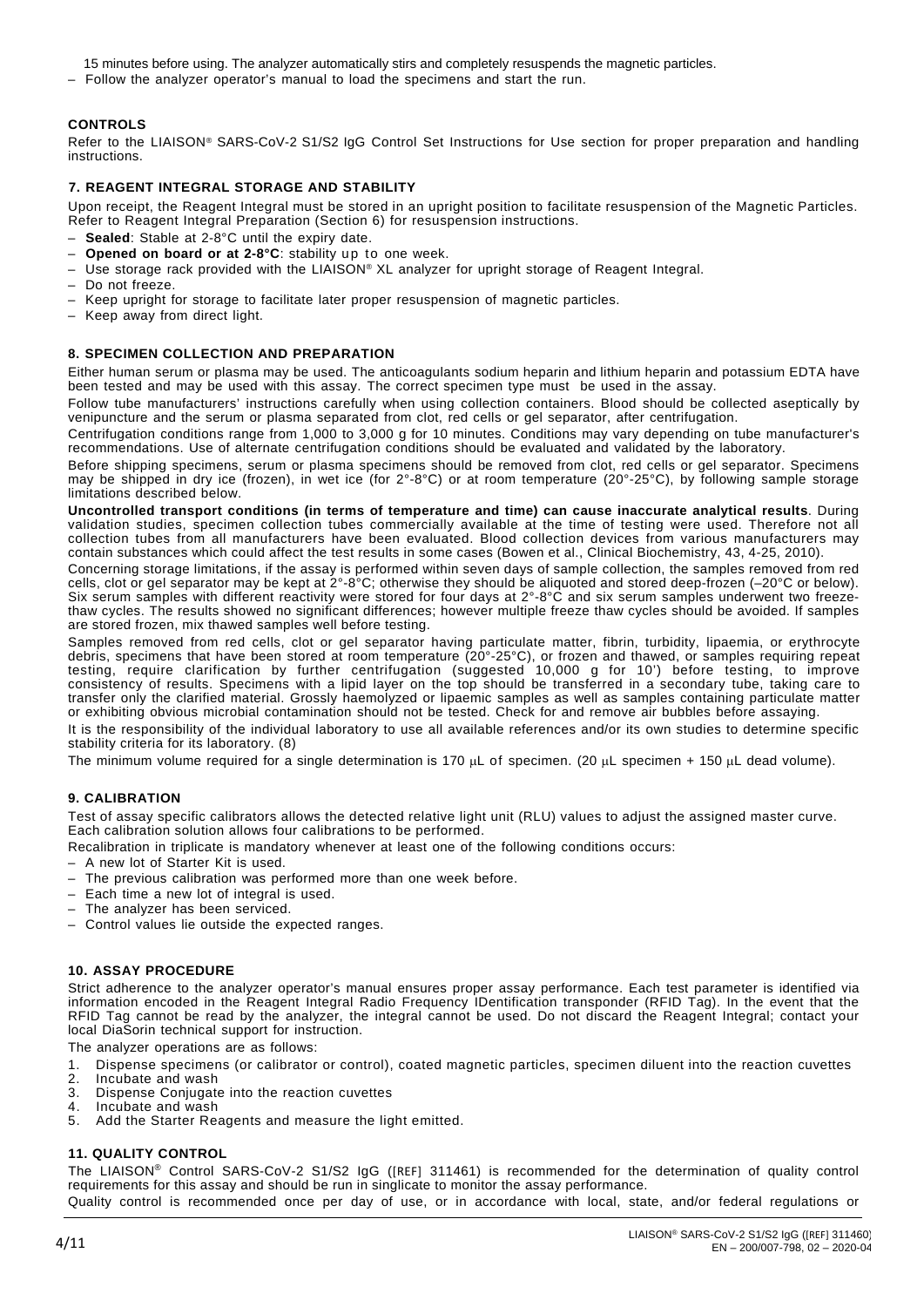accreditation requirements and your laboratory's quality control procedures. It is recommended the user refer to CLSI document C24-A3 and 42 CFR 493.1256(c) for guidance on appropriate quality control practices (7).

The range of concentrations of each control is reported on the certificate of analysis and indicates the limits established by DiaSorin for control values that can be obtained in reliable assay runs.

The performance of other controls should be evaluated for compatibility with this assay before they are used. Appropriate value ranges should be established for all quality control materials used.

Quality control could be performed by running the LIAISON® Control SARS-CoV-2 S1/S2 IgG:

–at least once per day of use,

–whenever the kit is calibrated,

–whenever a new lot of Starter Reagents is used.

Control values must lie within the expected ranges: whenever one of the controls lies outside the expected ranges, calibration should be repeated and controls retested. If control values obtained after successful calibration lie repeatedly outside the predefined ranges, the test should be repeated using an unopened control vial. If control values lie outside the expected ranges, patient results must not be reported.

### **12. INTERPRETATION OF RESULTS**

The analyzer automatically calculates SARS-CoV-2 S1/S2 IgG antibody concentrations expressed as arbitrary units (AU/mL) and grades the results. For details, refer to the analyzer operator's manual.

**Assay range**. Up to 400 AU/mL

Sample results should be interpreted as follows:

| LIAISON® SARS-CoV-2 S1/S2 IgG assay |                |                                                                                                                                                                                                                                              |  |  |  |  |
|-------------------------------------|----------------|----------------------------------------------------------------------------------------------------------------------------------------------------------------------------------------------------------------------------------------------|--|--|--|--|
| AU/mL                               | <b>Results</b> | <b>Interpretation of the Results</b>                                                                                                                                                                                                         |  |  |  |  |
| < 15.0                              | Negative       | A negative result may indicate absence or level of IgG antibodies to SARS-CoV-<br>2 below the limit of detection of this test. A negative result can also be seen in<br>samples taken during an acute infection prior to IgG seroconversion. |  |  |  |  |
| $\geq 15.0$                         | Positive       | A positive result indicates the presence of IgG antibodies to SARS-CoV-2 and<br>generally indicates exposure to SARS-CoV-2.                                                                                                                  |  |  |  |  |

Test results are reported qualitatively as positive or negative. However, diagnosis of SARS-CoV-2 infection should not be established on the basis of a single test result, but should be determined in conjunction with clinical findings, patient history, and always in association with medical judgment.

### **13. LIMITATIONS OF THE PROCEDURE**

- 1. For use under an Emergency Use Authorization Only.<br>2. For in vitro diagnostic use.
- For in vitro diagnostic use.
- 3. For professional use only.
- 4. A skillful technique and strict adherence to the instructions are necessary to obtain reliable results.
- 5. Bacterial contamination or heat inactivation of the specimens may affect the test results.
- 6. Specimens from patients receiving therapeutic doses of Biotin (Vitamin H, B7 or B8) may interfere in immunoassays based on biotinylated reagents. Interference was not observed testing Biotin serum concentration up to 3500 ng/mL with LIAISON® SARS-CoV-2 S1/S2 IgG assay (for details, refer to §14).
- 7. Detection of IgG antibodies against SARS-CoV-2 at present is not yet established to determine long term immunity to the virus or to protect the patient against re-infection by the virus.
- 8. The results obtained with this test should only be interpreted in conjunction with clinical findings, and the results from other laboratory tests and evaluations. This is especially important if the patient has had recent exposure to COVID-19, or clinical presentation indicates that COVID-19 is likely and diagnostic tests for other causes of illness (e.g., other respiratory illness) are negative. In this case, direct testing for the SARS-CoV-2 virus (e.g. PCR testing) should be considered.
- 9. This test should not be used for screening of donated blood.

### **Conditions of Authorization for the Laboratory**

The LIAISON® SARS-CoV-2 S1/S2 IgG Letter of Authorization, along with the authorized Fact Sheet for Healthcare Providers, the authorized Fact Sheet for Patients, and authorized labeling are available on the FDA website: https://www.fda.gov/medical-devices/emergency-situations-medical-devices/emergency-use-authorizations#covid19ivd or at

www.diasorin.com.

- Authorized laboratories using the LIAISON® SARS-CoV-2 S1/S2 IgG ("your product" in the conditions below), must adhere to the Conditions of Authorization indicated in the Letter of Authorization as listed below:
	- A. Authorized laboratories<sup>\*</sup> using your product will include with result reports of your product, all authorized Fact Sheets. Under exigent circumstances, other appropriate methods for disseminating these Fact Sheets may be used, which may include mass media
	- B. Authorized laboratories using your product will use your product as outlined in the Instructions for Use. Deviations from the authorized procedures, including the authorized instruments, authorized clinical specimen types, authorized control materials, authorized other ancillary reagents and authorized materials required to use your product are not permitted.
	- C. Authorized laboratories that receive your product will notify the relevant public health authorities of their intent to run your product prior to initiating testing.
	- D. Authorized laboratories using your product will have a process in place for reporting test results to healthcare providers and relevant public health authorities, as appropriate.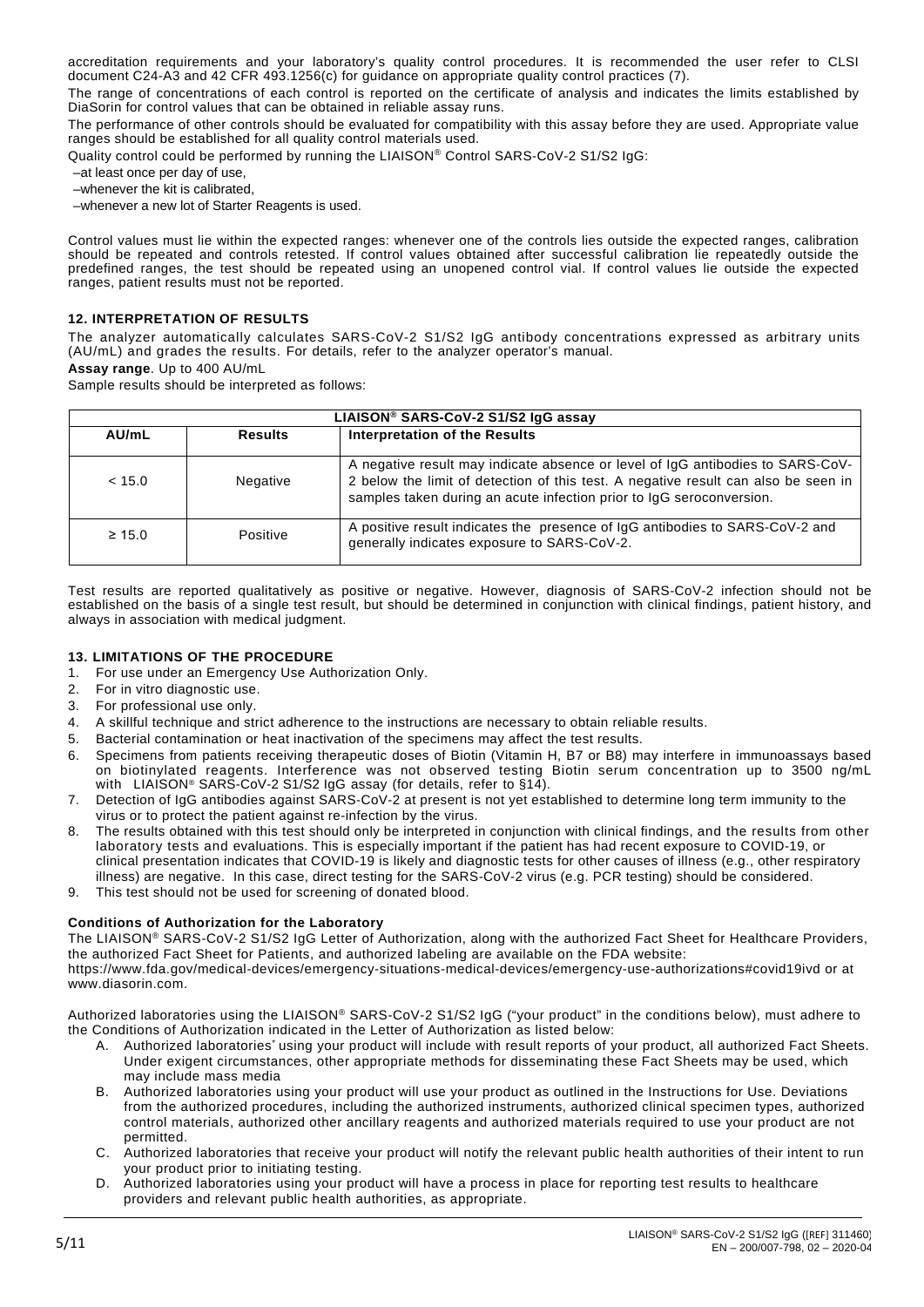- E. Authorized laboratories will collect information on the performance of your product and report to DMD/OHT7- OIR/OPEQ/ CDRH (via email: CDRH-EUA-Reporting@fda.hhs.gov) and DiaSorin S.p.A. or DiaSorin Inc. at www.diasorin.com any suspected occurrence of false reactive or false non-reactive results and significant deviations from the established performance characteristics of your product of which they become aware.
- F. All laboratory personnel using your product must be appropriately trained in automated immunoassay techniques and use appropriate laboratory and personal protective equipment when handling this kit, and use your product in accordance with the authorized labeling. All laboratory personnel using the assay must also be trained in and be familiar with the interpretation of results of the product
- G. DiaSorin S.p.A., authorized distributors, and authorized laboratories using your product will ensure that any records associated with this EUA are maintained until otherwise notified by FDA. Such records will be made available to FDA for inspection upon request.
- $H<sub>1</sub>$ The letter of authorization refers to, "Laboratories certified under the Clinical Laboratory Improvement Amendments of 1988 (CLIA), 42 U.S.C. §263a, to perform moderate and high complexity tests" as "authorized laboratories."

## **14. SPECIFIC PERFORMANCE CHARACTERISTICS**

#### **14.1 Analytical specificity**

Analytical specificity may be defined as the ability of the assay to accurately detect specific analyte in the presence of potentially interfering factors in the sample matrix (e.g., anticoagulants, haemolysis, effects of sample treatment), or cross-reactive antibodies.

### **Interference**.

Controlled studies of potentially interfering substances showed no interference to each substance listed below in the LIAISON® SARS-CoV-2 S1/S2 IgG assay, at the indicated concentration.

| <b>Substances</b>      | <b>Tested concentrations</b> |
|------------------------|------------------------------|
| Triglycerides          | 3000 mg/dL                   |
| Hemoglobin             | 1000 mg/dL                   |
| Unconjugated bilirubin | $40$ mg/dL                   |
| Conjugated bilirubin   | 40 mg/dL                     |
| Cholesterol total      | $400$ mg/dL                  |
| Acetaminophen          | 500 mg/mL                    |
| Ibuprofen              | 500 mg/mL                    |

The LIAISON® SARS-CoV-2 S1/S2 IgG assay demonstrated up to a 16% negative Bias in SARS-CoV-2 IgG positive specimens with biotin concentrations of 3500 ng/mL.

#### **Cross-reactions**.

The cross-reactivity study for the LIAISON® SARS-CoV-2 S1/S2 IgG assay was designed to evaluate potential crossreactivity to antibodies to other viruses that may cause symptoms similar to SARS-CoV-2 infection, to other organisms that may cause infectious diseases, as well as to other conditions that may result in atypical immune system activity. Samples for the evaluation were collected before October 2019, prior to the SARS-CoV-2 pandemic. Three (3) specimens out of 168 assessed specimens resulted Positive with the LIAISON® SARS-CoV-2 S1/S2 IgG assay. The results are summarized in the following tables.

| <b>Non-SARS Human Coronavirus Condition</b> | Number of tested<br>samples | <b>LIAISON® XL</b><br><b>Positive results</b> |
|---------------------------------------------|-----------------------------|-----------------------------------------------|
| Anti-Human CoV OC43                         |                             |                                               |
| Anti-Human CoV HKU1                         |                             |                                               |
| Anti-Human CoV unknown strain               |                             |                                               |
| Total                                       |                             |                                               |

| <b>Condition</b>                  | <b>Number of tested</b><br>samples | <b>LIAISON® XL</b><br><b>Positive results</b> |
|-----------------------------------|------------------------------------|-----------------------------------------------|
| Anti-nuclear autoantibodies (ANA) | 10                                 |                                               |
| Anti-HBV                          | 10                                 |                                               |
| Anti-HCV                          | 10                                 |                                               |
| Anti-Influenza A                  | 10                                 |                                               |
| Anti-Influenza B                  | 10                                 |                                               |
| Anti-respiratory syncytial virus  | 10                                 |                                               |
| Anti-borrelia burgdorferi         | 10                                 |                                               |
| Anti-Mycoplasma pneumoniae        | 10                                 |                                               |
| Anti-EBV                          | 10                                 |                                               |
| Anti-CMV                          | 10                                 |                                               |
| Anti-HSV-1/2                      | 10                                 |                                               |
| <b>HAMA</b>                       | 10                                 |                                               |
| Anti-Parvovirus B19               | 10                                 |                                               |
| Rheumatoid factor                 | 10                                 |                                               |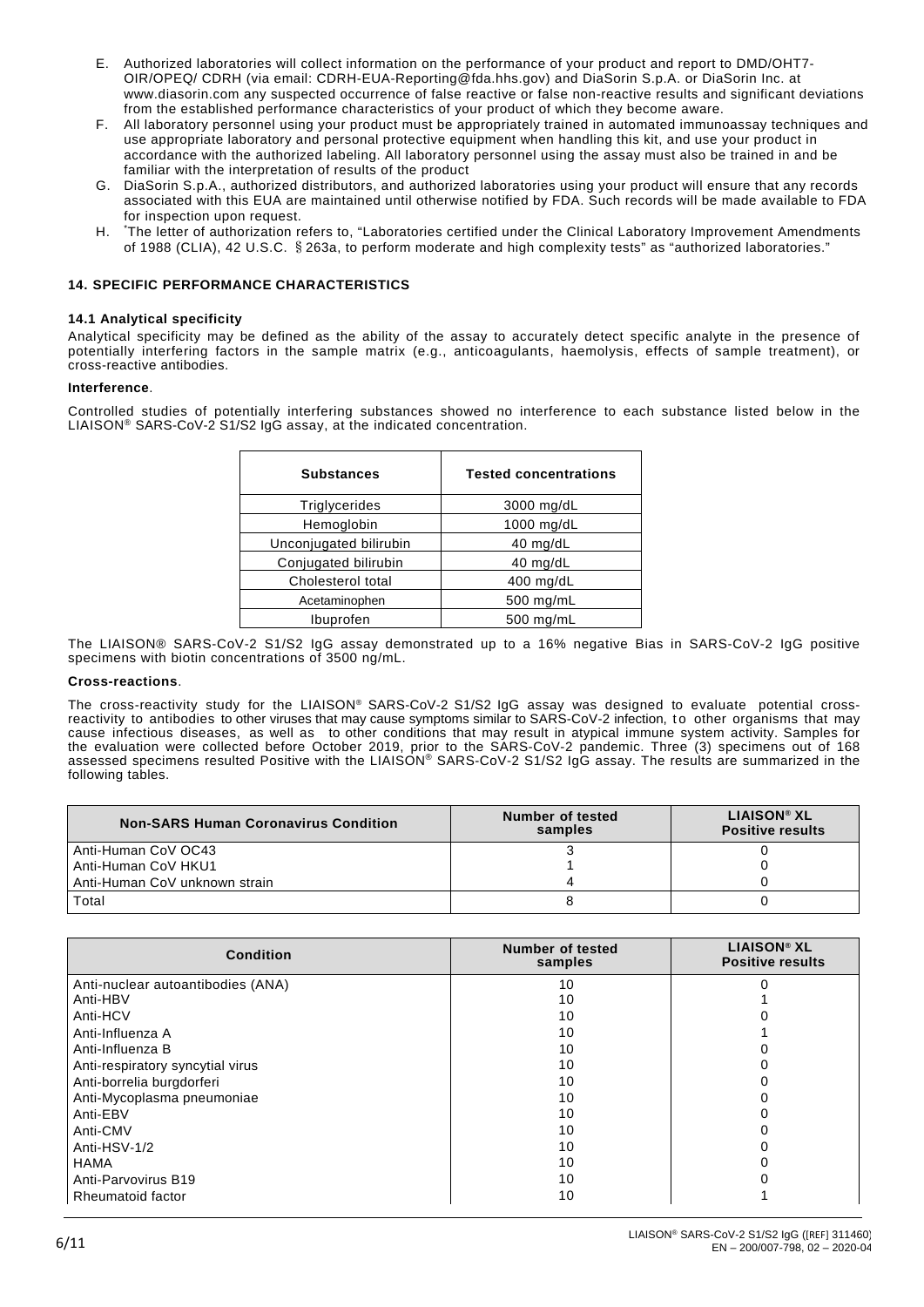| Anti-Rubella | 10  |  |
|--------------|-----|--|
| Anti-VZV     | 16  |  |
| Total        | 160 |  |

### **14.2 Precision**

A five day precision study was performed by using a coded panel of 6 plasma samples prepared by either spiking or diluting samples as necessary to obtain negative, low positive and moderate positive samples. Kit Controls were also included in the study. The panel samples and kit controls were tested with LIAISON® SARS-CoV-2 S1/S2 IgG assay in 6 replicates per run, 3 runs per day for five operating days on one LIAISON® XL Analyzer. The CLSI document EP5-A3 was consulted in the preparation of the testing protocol.

|                   |    | <b>Within run</b>      |           | Between run |           | Between day |           | Overall     |           |             |
|-------------------|----|------------------------|-----------|-------------|-----------|-------------|-----------|-------------|-----------|-------------|
| <b>Data</b>       | N  | <b>Mean</b><br>(AU/mL) | <b>SD</b> | <b>CV %</b> | <b>SD</b> | <b>CV %</b> | <b>SD</b> | <b>CV %</b> | <b>SD</b> | <b>CV %</b> |
| <b>RS1011 Neg</b> | 90 | 626*                   | 22.14     | 3.5         | 26.44     | 4.2         | 47.89     | 7.6         | 59.0      | 9.4         |
| <b>RS1013 Neg</b> | 90 | 884*                   | 46.58     | 5.3         | 20.58     | 2.3         | 97.89     | 11.1        | 110       | 12.5        |
| <b>RS1012 Pos</b> | 90 | 28.1                   | 0.94      | 3.3         | 0.51      | 1.8         | 1.04      | 3.7         | 1.49      | 5.3         |
| <b>RS1014 Pos</b> | 90 | 28.3                   | 0.75      | 2.6         | 0.03      | 0.1         | 0.64      | 2.3         | 0.99      | 3.5         |
| COVG-1-U1         | 90 | 5.45                   | 0.14      | 2.5         | 0.06      | 1.0         | 0.00      | 0.00        | 0.15      | 2.7         |
| COVG-1-U2         | 90 | 6.72                   | 0.23      | 3.4         | 0.13      | 1.9         | 0.00      | 0.0         | 0.26      | 3.9         |
| COVG-1-U3         | 90 | 11.1                   | 0.34      | 3.0         | 0.09      | 0.8         | 0.15      | 1.3         | 0.38      | 3.4         |
| COVG-1-U4         | 90 | 20.2                   | 0.54      | 2.7         | 0.29      | 1.4         | 0.27      | 1.3         | 0.67      | 3.3         |
| COVG-1-U5         | 90 | 40.1                   | 1.14      | 2.8         | 0.28      | 0.7         | 0.00      | 0.0         | 1.17      | 2.9         |
| COVG-1-U6         | 90 | 64.1                   | 1.68      | 2.6         | 0.70      | 1.1         | 0.35      | 0.5         | 1.86      | 2.9         |

\* AU/mL values for the Negative Controls fall below the assay range and were evaluated based on RLUs instead of AU/mL

The results refer to the groups of samples investigated and are not guaranteed specifications, as differences may exist between laboratories and locations.

## **15. SUMMARY OF CLINICAL PERFORMANCE**

### **15.1 Clinical study**

The positive percent agreement (PPA) between the LIAISON® SARS-CoV-2 S1/S2 IgG assay and the PCR comparator was determined by investigating 135 samples collected over the course of time from 76 European patients. Infection with SARS-CoV-2 was confirmed by RT-PCR test at the time of the diagnosis.

The LIAISON® SARS-CoV-2 S1/S2 IgG test was performed on samples collected at the time of admission and thereafter up to 36 days for 44 patients hospitalized with moderate symptoms and 11 admitted to the ICU with severe symptoms.

Twenty-one single samples were from RT-PCR confirmed COVID-19 patients who were admitted to the ICU with known sample collection dates relative to PCR diagnosis.

The following table describes positive percent agreement by time of sampling following a PCR positive result..

Summary of the IgG positive results with the LIAISON® SARS-CoV-2 S1/S2 IgG assay from 76 patients SARS-CoV-2 PCR positive admitted in 3 hospitals:

|                               | <b>First Serial Measurement</b> |                                 | Second Serial Measurement |                                 | Third Serial Measurement <sup>4</sup> |                                 |                             | <b>PPA</b><br>(95%CI)      |
|-------------------------------|---------------------------------|---------------------------------|---------------------------|---------------------------------|---------------------------------------|---------------------------------|-----------------------------|----------------------------|
| Days from<br><b>Diagnosis</b> | <b>Samples</b><br>tested        | Samples with<br>$IqG + Results$ | Samples<br>tested         | Samples with<br>$IqG + Results$ | <b>Samples</b><br>tested              | Samples with<br>$IqG + Results$ | Total IgG<br><b>Results</b> |                            |
| $\leq 5$ days                 | 44                              | 11/44                           |                           |                                 |                                       |                                 | 11/44<br>(25%)              | 25.00%<br>14.57% to 39.44% |
| $6-14$ days                   | 18                              | 16/18                           | 30                        | $27/30^{1-2}$                   |                                       | 1/1                             | 44/49<br>$(89.80\%)$        | 89.80%<br>78.24% to 95.56% |
| $\geq$ 15 days                | 14                              | 14/14                           | 19                        | $18/19^{3}$                     | 8                                     | $8/8^4$                         | 40/41<br>(97.56%)           | 97.56%<br>87.40% to 99.57% |
| <b>Total Subjects</b>         | 76                              |                                 | 49                        |                                 | 9                                     |                                 |                             |                            |

1After 6-14 days from diagnosis (PCR+ result), 17 out of the 19 IgG positive subjects had PCR negative results

<sup>2</sup>One patient had a sample taken at day 6 and at day 12 from diagnosis. Both were IgG +.

<sup>3</sup>After 15 days from PCR diagnosis (PCR + result), 5 out of 6 IgG positive subjects had PCR negative results  $4$ After 36 days from diagnosis (PCR+ result), one patient had a fourth sample taken that was IgG +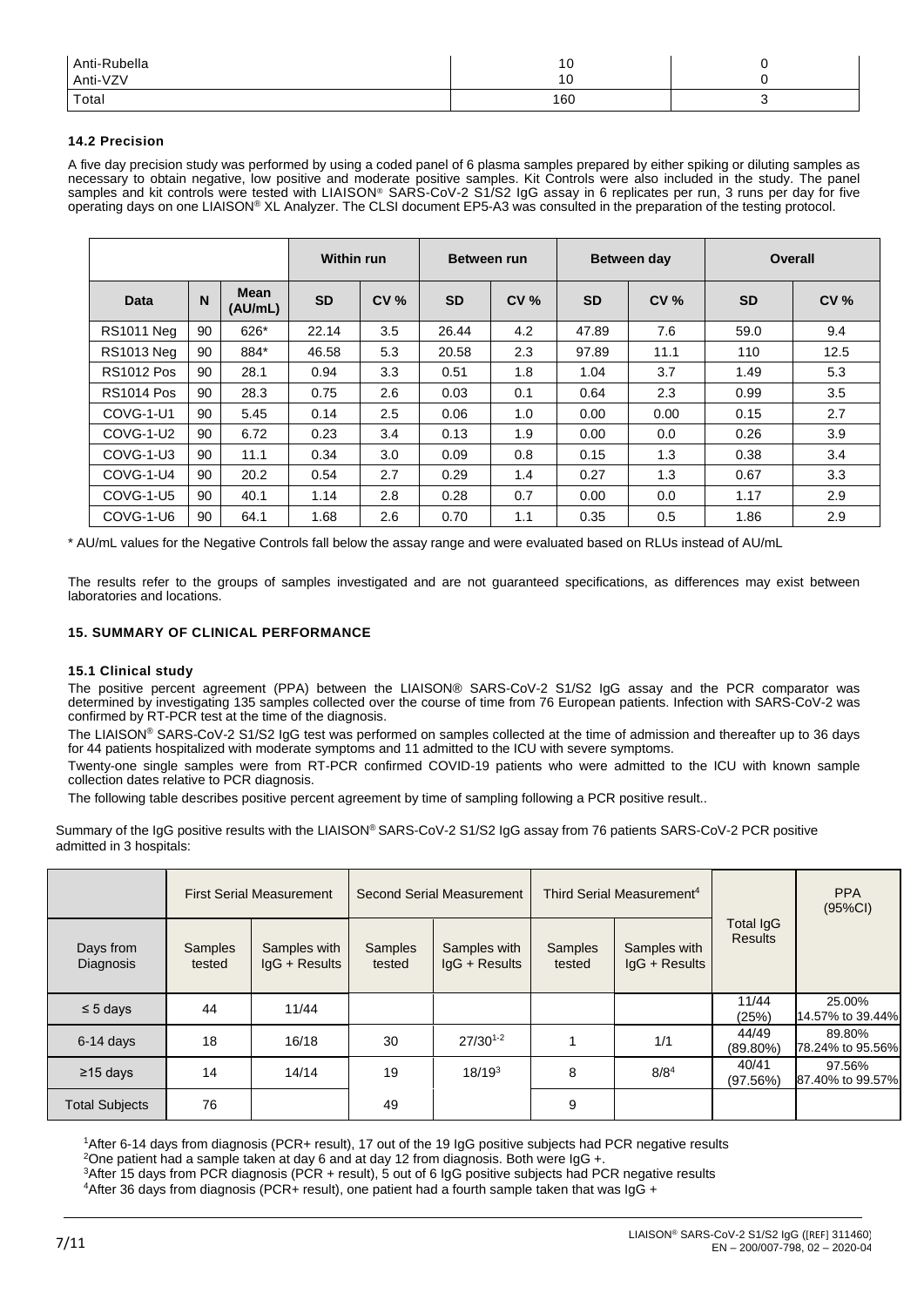# **15.2 Negative Percent Agreement (NPA)**

One thousand ninety (n=1090) presumed SARS-CoV-2 negative samples from a European laboratory routine (n=90) and European blood donors (n=1000) were collected prior to COVID-19 and tested with the LIAISON® SARS-CoV-2 S1/S2 IgG. From the samples tested, 1082 out of 1090 were negative resulting in a NPA of 99.3% (95% CI: 98.6 – 99.6%).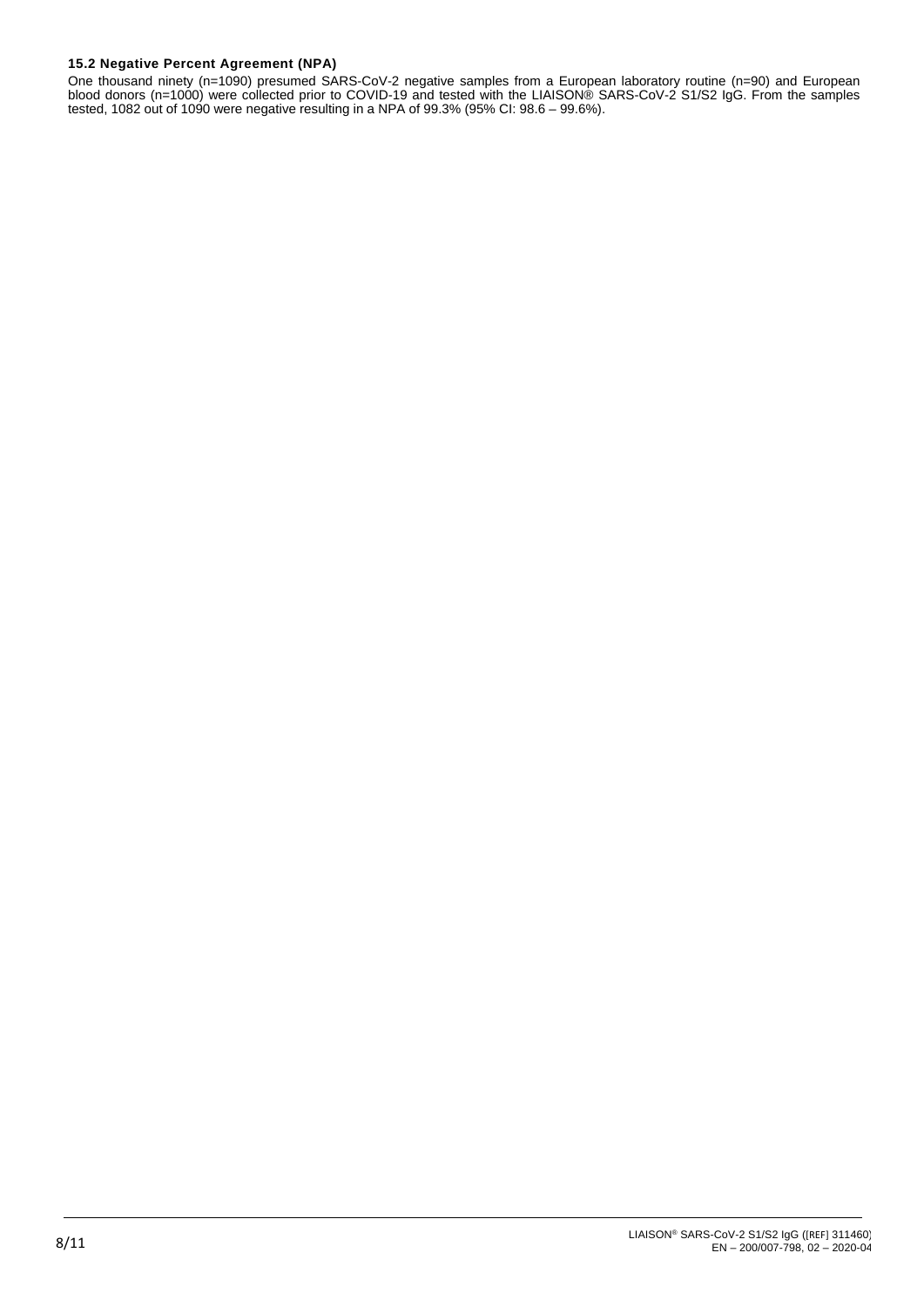## **REFERENCES:**

1. European Centre for Disease Prevention and Control (ECDC). Novel Coronavirus. Available from:

<https://www.ecdc.europa.eu/en/novel-coronavirus-china> (last page update March 24 2020)

2. European Centre for Disease Prevention and Control (ECDC). Geographical distribution 2019.

3. Wang G, Jin X. The progress of 2019 Novel Coronavirus (2019-nCoV) event in China. J MedVirol. doi: 10.1002/jmv.25705

4. World\_Health\_Organization. Laboratory testing for coronavirus disease (COVID-19) in suspected human cases; ad interim – March 19, 2020.

Available from[: https://www.ecdc.europa.eu/en/geographical-distribution-2019-ncov-cases](https://www.ecdc.europa.eu/en/geographical-distribution-2019-ncov-cases) (last page update March 24 2020) 5. Kelvin Kai-Wang To, Owen Tak-Yin Tsang et al.: Temporal profiles of viral load in posterior oropharyngeal saliva samples and serum antibody responses during infection by SARS-CoV-2: an observational cohort study. March 23, 2020 Lancet Infectious Diseases

6. Structure, Function, and Antigenicity of the SARS-CoV-2 Spike Glycoprotein. Walls, Park, Tortorici, Wall, McGuire, Veesler. Cell 180, 1–12, March 19, 2020 ª 2020 Elsevier Inc. Correspondence: [dveesler@uw.edu](mailto:dveesler@uw.edu) - <https://doi.org/10.1016/j.cell.2020.02.058>

7. Fan Wu at al, Neutralizing antibody responses to SARS-CoV-2 in a COVID-19 recovered patient cohort and their implications medRxiv 2020.03.30.20047365; doi:<https://doi.org/10.1101/2020.03.30.20047365>

8. Clinical and Laboratory Standards Institute (CLSI) H18-A4, Vol.30, No.10, Procedures for the Handling and Processing of Blood Specimens for Common Laboratory Tests; Approved Guideline – Fourth Edition

9. Grimsey, Paul, et al.: Population pharmacokinetics of exogenous biotin and the relationship between biotin serum levels and in vitro immunoassay interference. 2017 International journal of Pharmacokinetics 2.4: 247-256.

10. Piketty, Marie-Liesse, et al.: High-dose biotin therapy leading to false biochemical endocrine profiles: validation of a simple method to overcome biotin interference. Clinical Chemistry and Laboratory Medicine (CCLM) 2017 55.6: 817-825

For Customer Service in the U.S. call toll free: 1-800-328-1482.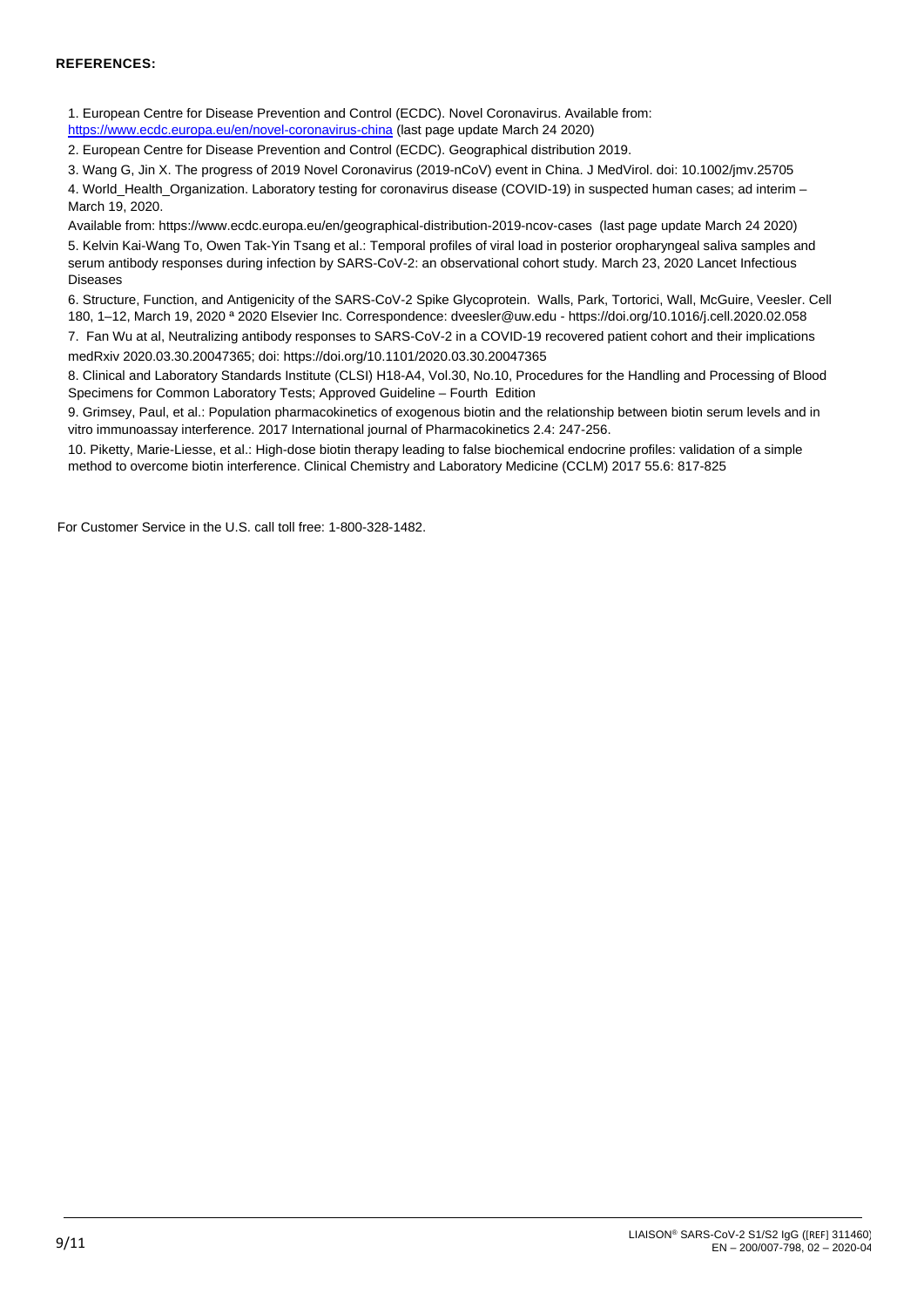## **1. INTENDED USE**

The LIAISON® SARS-CoV-2 S1/S2 IgG controls (negative and positive) are intended for use as assayed quality control samples to monitor the performance of the LIAISON® SARS-CoV-2 S1/S2 IgG assay. The performance characteristics of LIAISON® SARS-CoV-2 S1/S2 IgG controls have not been established for any other assays or instrument platforms.

### **For Emergency Use Authorization Only.**

Caution: U.S. Federal Law restricts this device to sale by or on the order of a licensed practitioner. **For** *in vitro* **diagnostic use only.**

## **2. MATERIALS PROVIDED**

| Negative control $(2 \times 0.9 \text{ mL})$ | [CONTROL]-] | Two (2) vials. Human serum non-reactive for SARS-CoV-2 S1/S2 IgG<br>antibodies, 0.2% ProClin® 300, preservatives.    |
|----------------------------------------------|-------------|----------------------------------------------------------------------------------------------------------------------|
| Positive control (2 x 0.9 mL)                | [CONTROL]+] | Two (2) vials. Human serum/plasma reactive for SARS-CoV-2 S1/S2 IgG<br>antibodies, 0.2% ProClin® 300, preservatives. |

ProClin® is a trademark of the Dow Chemical Company (Dow) or an affiliated company of Dow.

All reagents are supplied ready to use. The range of values of each control is reported on the certificate of analysis and indicates the limits established by DiaSorin for control values that can be obtained in reliable assay runs. Each laboratory is responsible for adopting different limits to meet individual requirements.

The certificate of analysis bar codes gives specific information on the lot of controls and should be read by the hand-held bar code scanner of the LIAISON® XL Analyzer prior to loading the control vials on board. For details, refer to the analyzer operator's manual.

## **3. WARNINGS AND PRECAUTIONS**

- For use under an Emergency Use Authorization Only.
- For *in vitro* diagnostic use.
- Controls are not kit lot specific and may be safely interchanged even with different Reagent Integral lots.
- All materials used to produce the components provided in this kit have been tested for the presence of HBsAg, anti-HCV, anti-HIV-1, anti-HIV-2 and found to be non-reactive.
- As, however, no test method can offer absolute assurance that pathogens are absent, all specimens of human origin should be considered potentially infectious and handled with care.
- Observe the normal precautions required for handling all laboratory reagents.
- Disposal of all waste material should be in accordance with local guidelines.

# **4. SAFETY PRECAUTIONS**

- Do not eat, drink, smoke or apply cosmetics in the assay
- laboratory. Do not pipette by mouth.
- Avoid direct contact with potentially infected material by wearing laboratory clothing, protective goggles, and disposable gloves. Wash hands thoroughly at the end of each assay.
- Avoid splashing or forming an aerosol. All drops of biological reagent must be removed with a sodium hypochlorite solution with 0.5% active chlorine, and the means used must be treated as infected waste.
- All samples and reagents containing biological materials used for the assay must be considered as potentially able to transmit infectious agents. The waste must be handled with care and disposed of in compliance with the laboratory guidelines and the statutory provisions in force in each Country. Any materials for reuse must be appropriately sterilized in compliance with the local laws and guidelines. Check the effectiveness of the sterilization/decontamination cycle.
- Do not use kits or components beyond the expiration date given on the label.

### **Chemical Hazard and Safety Information**

Reagents in this kit are classified in accordance with the US OSHA Hazard Communication Standard; individual US State Right-to-Know laws; Canadian Centre for Occupational Health and Safety Controlled Products Regulations; and European Union EC Regulation 1272/2008 (CLP) (for additional information see Safety Data Sheet available on www.diasorin.com).